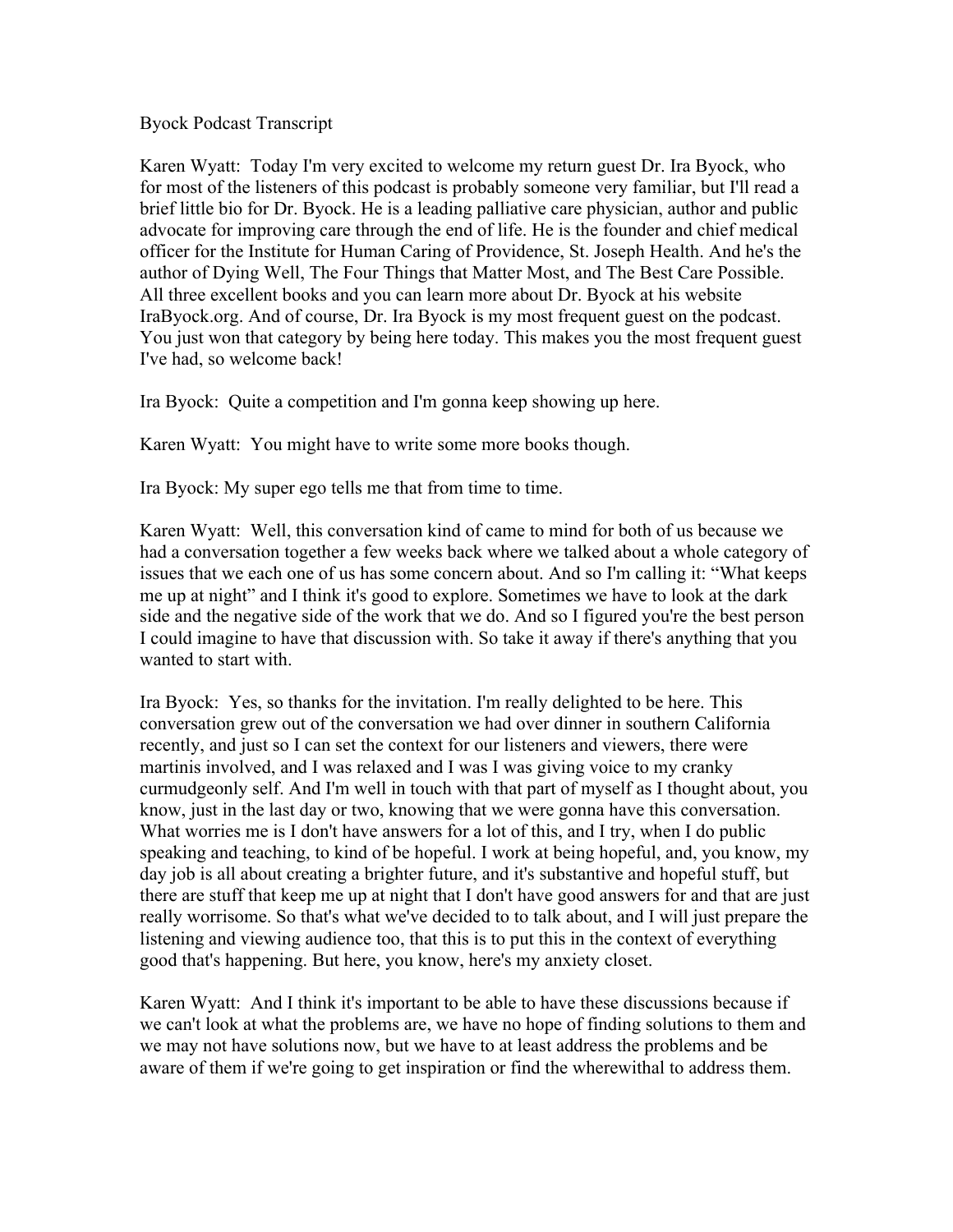Ira Byock: Yes. And any solution that might exist begins with honesty. And I find that that I frankly avoid some topics and some honesty at times. So, you know, I guess as a framing of this, I think in some ways our field and I mean, hospice and palliative care, we have become the problem in many ways for people. We have lived into our darkest and commercialized potential and I say this as somebody who was there, you know, started doing hospice palliative care work in 1978-79 it was pretty new in this country. The Medicare benefit was passed in 1982 and became a permanent benefit in 86. There were only demonstration projects and very early hospice programs when I was doing my residency in family practice, at the time. You know, we established the field or the field kind of evolved, but with a lot of intention to make it possible for dying people to see doctors because dying people were felt not to have needs to see doctors anymore. In the hospital they were quite literally often set down the hall ostensibly for their privacy and so you know, to not have noise and interruptions, but really it put them further from the center of interest and you know, frankly they got less attention. It was seen as a nursing discipline to care for dying people and thank God for our nursing colleagues because they really were the ones who led this movement very, very much. And we were supposed to be a corrective to that. We evolved to give people the best care, to make sure that dying people and their families receive the best of symptom management, medical attention and psychosocial and spiritual support—pretty simple basically. But it was stuff that the mainstream medical disciplines were not doing.

Scroll forward now 40 some years. And it turns out that in many hospice programs you can't see a doctor, they don't do visits. Inpatient hospice is rare and very difficult to build and finance these days. So it's a home care exercise, which is fine mostly. But we're not staffed to really support families in caregiving and they have the biggest burden. We are particularly terrible at emergencies and I hope we come back to that one. I'm just laying it out there. And you know, let the buyer beware because some hospice programs give really awful care. Quite a few of them, I would say when they're stressed. For-profit hospices now outnumber non-profit hospices by at least 2-1 or getting close to 3-1. We know that for-profit hospices are less well staffed. If you're in a for-profit hospice you're less well staffed, you're likely to get 10% or less nursing visits than the non-profits, you're much less likely to see a social worker, you're very unlikely to see a doctor. The for-profits are extracting up to 20% margin from hospice care under Medicare. And that shows they they're doing that in ways that cherry pick patients, that pick longer term patients that are less likely to need intensive care. They make it harder for the nonprofits to even stay in business because of their kind of predatory nature. It's an absolute mess.

Karen Wyatt: And I can attest to that because in my career I worked for a small community based nonprofit hospice that was bought out by a for-profit hospice and it took about two years before the for-profit mentality gradually took over. We continued to operate as we had as a nonprofit for a while. But we saw everything change and eventually I was told I wasn't allowed to go visit patients, just as you described, when I had seen every patient on our service before but I was told "we don't need you to do that. We're not paying you to do that. The nurse will tell you if the patient is qualified to be admitted or not and you just are here to sign papers." So I saw that happen within my own experience.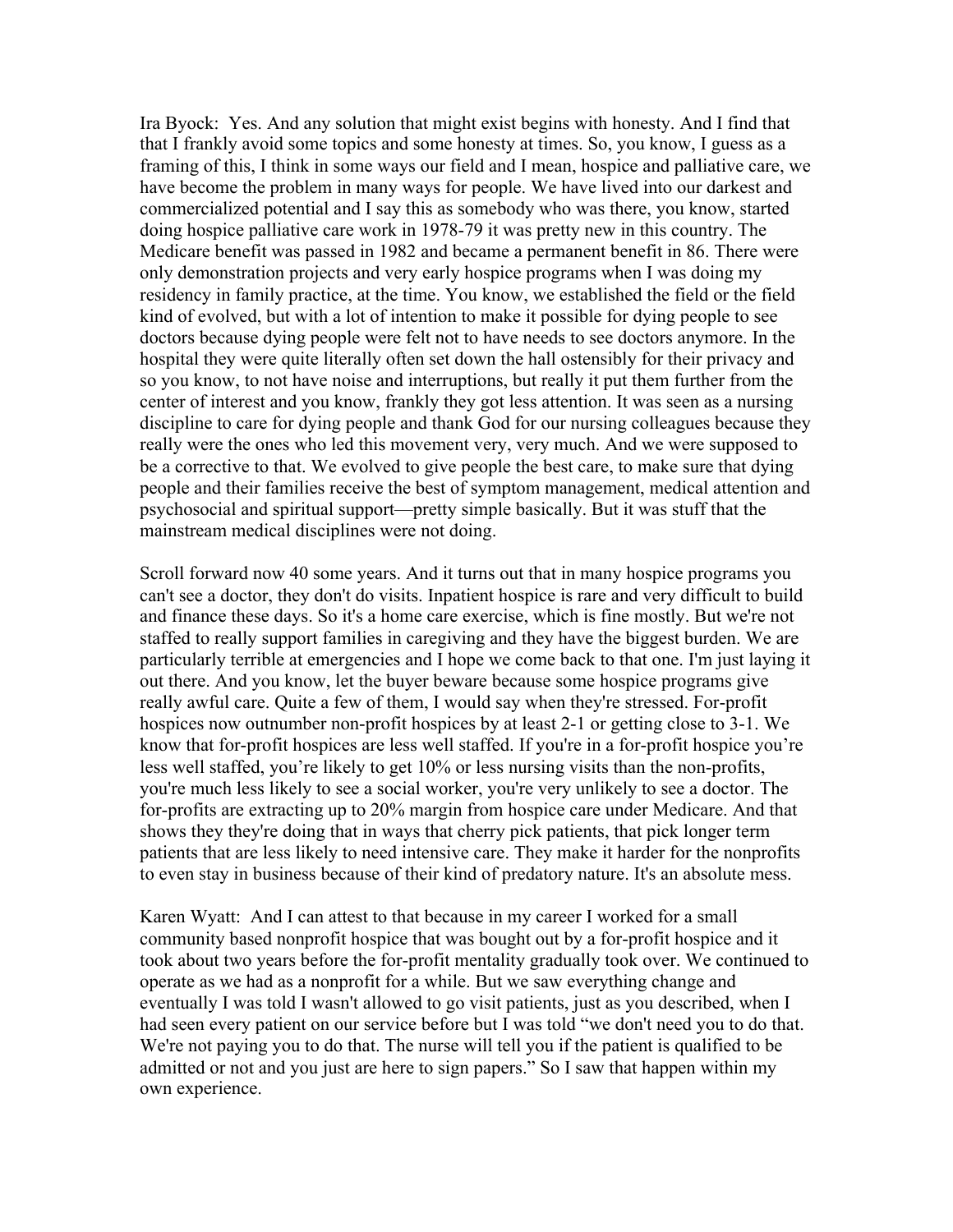Ira Byock: Tragic. We have the privilege of taking care of the sickest patients in the health care system. And they are often prevented from seeing doctors. We accept care for these people and they're usually cared for at home. But if they have a symptomatic emergency we tell them to call us rather than 911. But when you do that these days you usually fall down a rabbit hole of insufficient response. So if somebody is in their home and they have internal bleeding, or infarct their bowel, or have any number of emergencies, they're basically left. They need to call 911 frankly because there you're going to call a nurse, a nurse is going to take time to get back to you and the nurse may need to come out and evaluate you. He or she may need to call a doctor to call in a prescription. If it's an opioid or Benzo or something, you're going to need to find a pharmacist who can fill that prescription. Somebody needs to go and get it and then come to your home. Really, you know, crescendo pain, dyspnea, agitated delirium seizures—it used to be when I was a medical director, Karen we had contingency plans. I've published a little bit about what goes into a real symptom emergency kit at home. What we did when I was the palliative care medical director at Dartmouth, we created a Symptom Severity Order Set - S. O. S. Kit - and in it were very small vials of injectable haloperidol, midazolam and hydromorphone. They cost a few dollars really because injectable meds tend to be cheaper and they were only intended to be the first dose of whatever somebody would get in an ambulance or in an emergency department for, you know, recurrent seizures, status epilepticus, severe dyspnea, agitated delirium or crescendo pain. It worked by the way! We knew that at least occasionally it stopped an ambulance transport but mostly it avoided really severe symptoms because you know when a family called with real emergency, the nurse only had to get to the house. The medications were already pre-prescribed by a physician. It was already prescribed to be given as needed for PRN nursing discretion. The first dose was there and then the nurse would only have to call for continuation or make plans that bought time to then decide what needed to be done. When the patient was discharged or died we simply threw them all away - lost about \$60 or \$65. It worked. But of course it has gone away because of the opioid crisis and because of the lack of leadership among our professional associations and those of us in authority.

Karen Wyatt: And also I think that's a great example of patient-centric care that is thinking about what might we need in the moment to give the best care to this patient and to help with their suffering, not what is the least bothersome thing for our staff to take care of, or what do we not have policies to cover? So we're just not going to do it

Ira Byock: Right. You needed to get policies. You needed to go through the PMT committees or you know we can to give asylum. We had to talk to the nursing board and the pharmacy board of the state to do that. But we did and they signed off on it and we did it responsibly. You know I've long thought that in hospice and palliative care, one of the component services we provide is crisis prevention and early crisis management plans. Again, these are the sickest patients in the health care system. If we're not thinking what can go bump in the night and don't have contingency plans, well we're abandoning them when it does happen for them to figure it out. It makes no sense. And by the way, in a value based environment it's way too costly not to be thorough in these regards.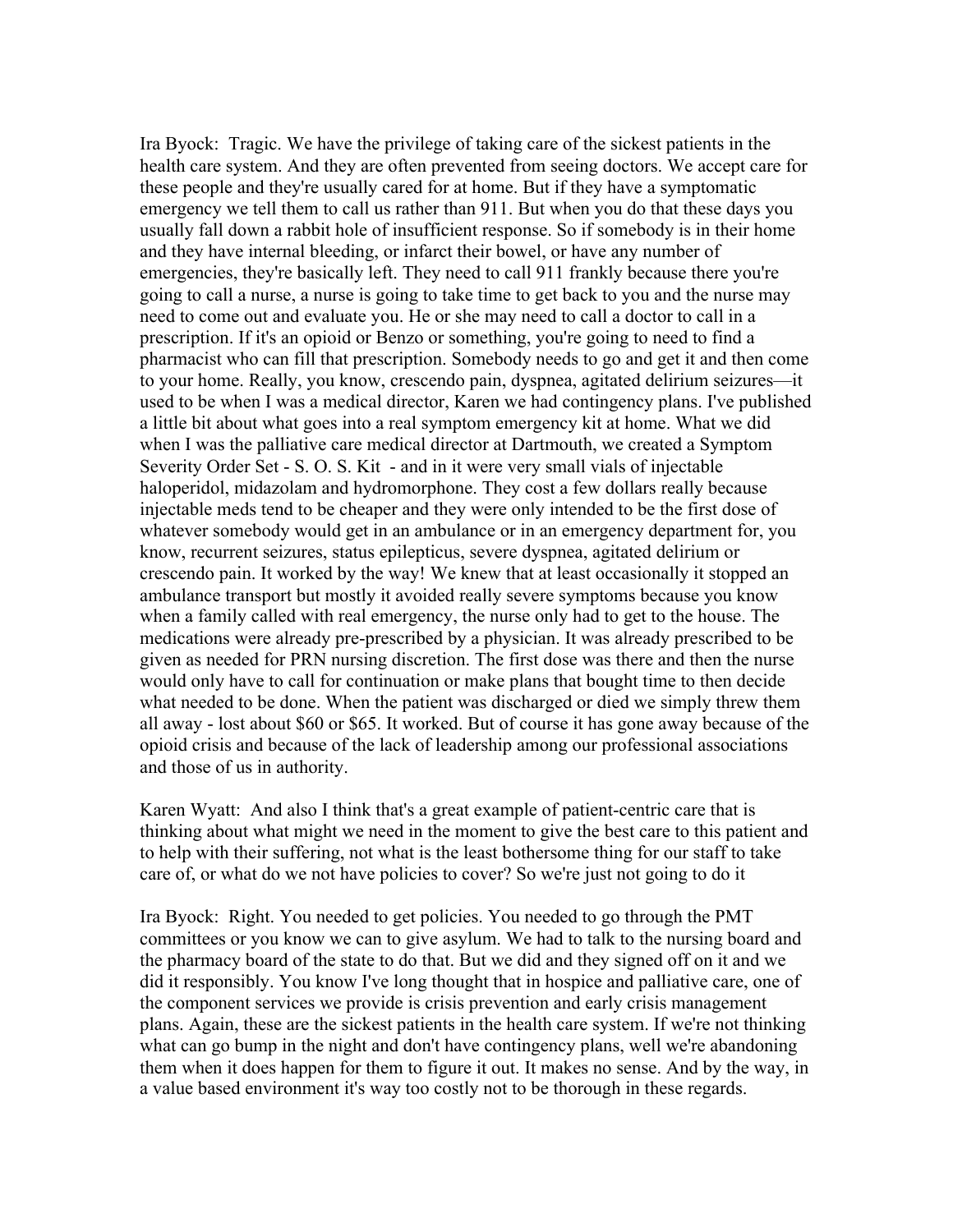Karen Wyatt: Yeah. And I recently talked with Dr. Jessica Zitter whom you probably know who is an ICU doctor. And she was saying how often they send people home from the ICU to receive hospice care at home. But the caregiver gets no training whatsoever. They're sending a very sick patient home - bringing in a hospice team, yes - but the caregiver is the person doing the burden of the care and deciding when their loved one might need more help or when they need to call someone and they've had no training. They have no they have no idea how to manage what they're being asked to do at home.

Ira Byock: And this has become routine now, this is the new normal. So it's really distressing and this keeps this keeps me up at night. I get emails from people who's you mother develops agitated delirium and calls the nurse and doesn't get a response and asked to see a doctor and there's no doctor available and you know, things of that nature happen. It's awful. I have an email from a hospice nurse who's really pleading, you know, what should she do? Because she's at an agency and I think it's a nonprofit actually, but under new management has been told that doctors no longer visit and she has complex patients where she really feels like she needs to have a physician visit to evaluate - not available.

Karen Wyatt: It's interesting because I read statistics that sound good, like, well around 50% of patients die at home now, which sounds like a good thing until I talked to Jessica and she was saying how she became aware of the fact that these caregivers are burning out, completely stressed, and not knowing how to take care of their loved one. And so we're sending people home, but is that a good thing? And are we making the best decisions there?

Ira Byock: Well, I think it's a good thing to send people home assuming that you can wrap care around them to support them. And again, I come back to, I think the profit motivation drives a lot of these problems when you have 70% of hospice programs trading on Wall Street, there is a stakeholder involved who has a legitimate stake in extracting money from this. I mean that's impacting staffing levels right now. You know, it's not uncommon for hospice nursing case managers to be carrying 14, 15 patients. These are the sickest patients in the health care system there at home. You often have to drive between their visits unless you're clustering them in a long term care or assisted living facility. It just, it doesn't pass the sniff test, you know. How are they going to get good care? You know, I would estimate and from having been a clinician for 40 some years, having eight patients would be reasonable, right? 10 is pushing it, 12 starts to get untenable, 15 is ridiculous.

Karen Wyatt: Yeah. Yeah. So no wonder we're burning the staff out at the same time. People are leaving jobs that they have loved that they feel called to do because they can't handle the caseload.

Ira Byock: Yeah. So there's that and I think we're burning them out and not just because of the hours of the day, but because of moral distress, which I think is directly related to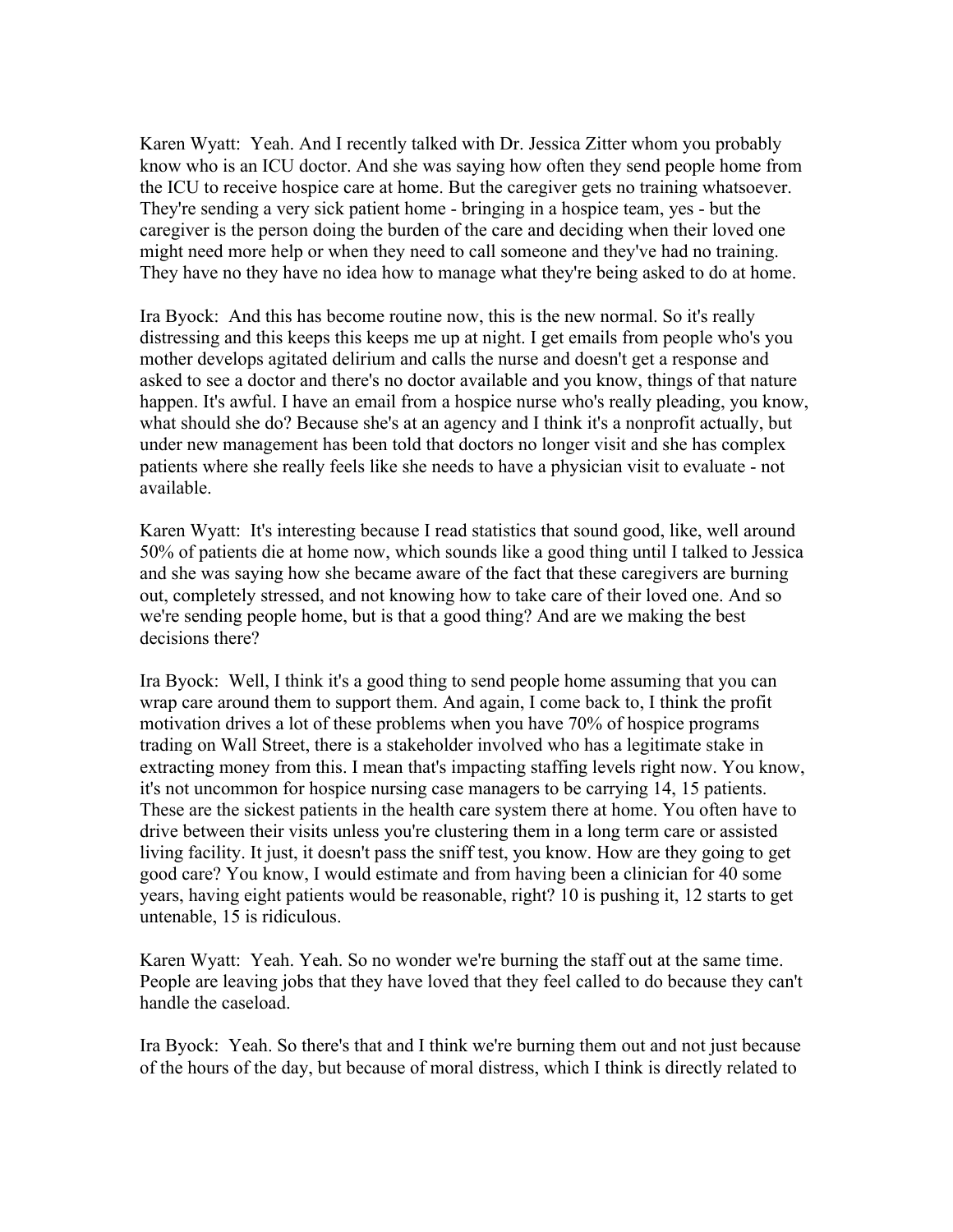the discrepancy between your own expectations, your own quality standards and your experience.

Karen Wyatt: Yeah, so true. Well, I've heard hospice team members tell me that now the interdisciplinary team meetings that we used to have every week, got moved to once every other week, and then they became shorter and shorter - the time that the staff got to come together to actually plan for patients care and talk about how things are going but also support one another. And then they she said all kinds of things started being removed, like we no longer start with five minutes to remember our patients who died in this last month, we no longer have that. There is no longer time to sit and discuss anything. There's no longer time for the staff to share how they're feeling. It's just a cursory glance at patients' charts just to say that they had a meeting.

Ira Byock: It's all become quite transactional, hasn't it? Used to be, you know, hospice and palliative care were relational. It's a relation of people in the community: experts doing the best they can to serve people who are going through the most difficult times in their lives, their individual and family lives. Now it's become transactional, what can you build for, what's medically necessary. I was like, I won't give too many details, but I was kind of a fly on the wall in a planning call with an evolving new inpatient palliative care team. And they were talking about how you know, one of the best hours they have all month is their interdisciplinary team meeting because everybody can come together and huddle and discuss cases and share and introduce one another. And, I was quiet but my jaw was dropping because in the inpatient palliative care teams I've directed and been part of we huddled every morning. That's the secret sauce. That's when the magic happened. It was quick. Yeah. We opened with a poem right, just to center people. But then we ran the list: which patients are in the hospital? Who's seeing them? Right. What are the anticipated problems? What are the goals of the day? Who are the outpatients that we've been following that are in the hospital since yesterday? You know, who's going to see them? What's happening? That sort of stuff. It doesn't take long. But without that it doesn't feel like team based care, right? That was the secret sauce. So, you know, I mean there's so much peril and we've developed something over the years that is so valuable better quality, less use of resources that people actually don't want, less time in the I. C. U., less time in the hospital, more time at home. All of that stuff is good for people's health and well being. But it also frankly costs less money. We've already developed that and now we're kind of dumbing it down to see more patients, to do more productivity. It's immoral.

Karen Wyatt: Yeah it's so sad. I wanted to say one more thing about those team meetings. That is where synergy happens when we bring our ideas together and our perspectives together. And then also creativity. Because always for us it was in the team meetings that somebody would get the idea for how we can solve a particular problem for a patient. But it's because we came together and we at least spent some time talking about it together and that's completely missing now, that idea of creative problem solving in the moment.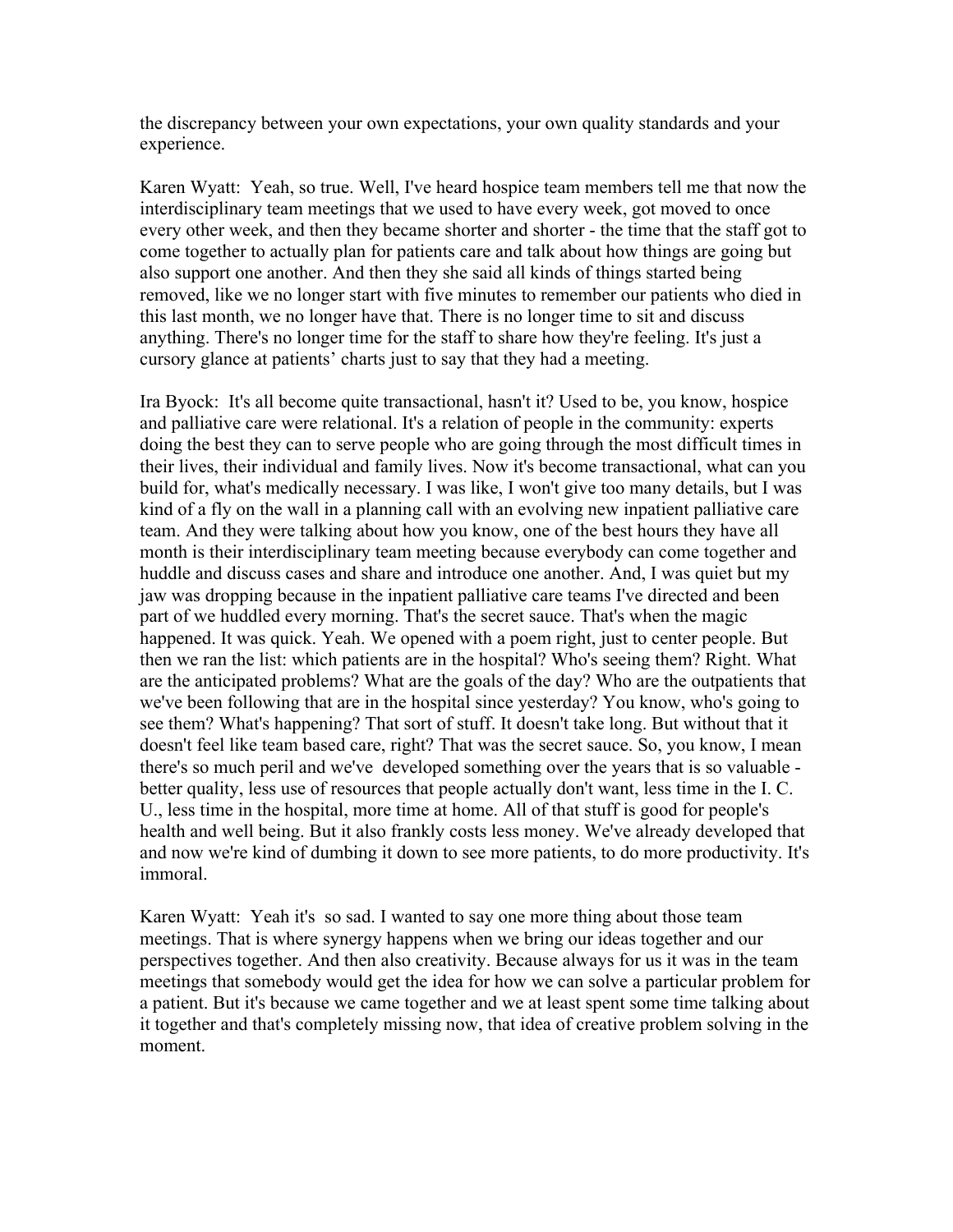Ira Byock: You put your finger on it for me, the word synergy does it. And you know, the synergy for me means the whole is more than the sum of its parts. Something has happened there, right? I can't tell you how often at Dartmouth, you know, we have this still happening: No One Alone volunteer program - not No One Dies Alone. This is just "no one alone" volunteers. We created about 30 volunteers for the palliative care program that would sit with people in the hospital, just go buy them a newspaper if they could read their newspaper, do an errand for them, or just sit with them and visit, sometimes pray with them. Sometimes get them a book or music. We had a whole little, at the time it was a walkman or ipod. And one of the volunteers acted as a liaison and was at that morning huddle every morning. Well, sometimes the volunteers had information that kind of unlocked the case. Right? That made it clear what was really happening here? What mattered most? Why waste that sort of magic - that clinical magic?

Karen Wyatt: Yeah. And as you were saying before, we've turned over this sacred precious care. It's as if we've opened the doors to shareholders who we can't expect them to even understand what hospice is about or what our teamwork is about or how we give care. That's not their area of expertise. They're involved in how to make profits and how to do an I. P. O. on Wall Street and make money for shareholders. That's what they're good at. We've given them so much power and control over this very precious work that we do. And it's a tragedy.

Ira Byock: And we haven't even pushed back. I mean, I don't want to start ranting against our national organizations, but they have not pushed back nearly hard enough. If you're going to have for profit hospice care, okay, let's set quality standards. But let's have the field set quality standards so that we can really distinguish the good, the bad from the nearly mediocre. Right? You know, we have to do that and it hasn't been done. Instead our organizations have been whining that oh, the Medicare stars don't work well, or oh, Medicare is so late and we only get surveyed every three years. Okay. So why aren't we doing it? I'm sorry, but you know, this is our responsibility first and foremost, we should be in tension with the government to help us to enforce things, but it's our responsibility to set performance standards and to at least help the public distinguish the good, the bad and the merely mediocre.

Karen Wyatt: Yes, exactly. I mean, we need to have much louder voices and as you said, we need to push back in iareas where it's important and it feels like so far, everyone has just acquiesced and said, Okay, this is just the way it's going to be.

Ira Byock: Right. And now, of course, with 70% of the field being owned by for-profit, it's basically impossible to change because your board of directors, your dues paying members on your associations are representing a majority from the for profit world. They're not going to put stringent measures in place that they're not gonna be able to meet. The question I've been asking for decades now is, who speaks for the dying people and their family? Where's their voice? I thought we were supposed to be giving them a voice. So there's that. Let me see, I've talked about the for profit versus non profit. I should have mentioned nowadays, not only are there for-profits being traded on Wall Street, there are now private equity firms buying up the hospices, both for profit and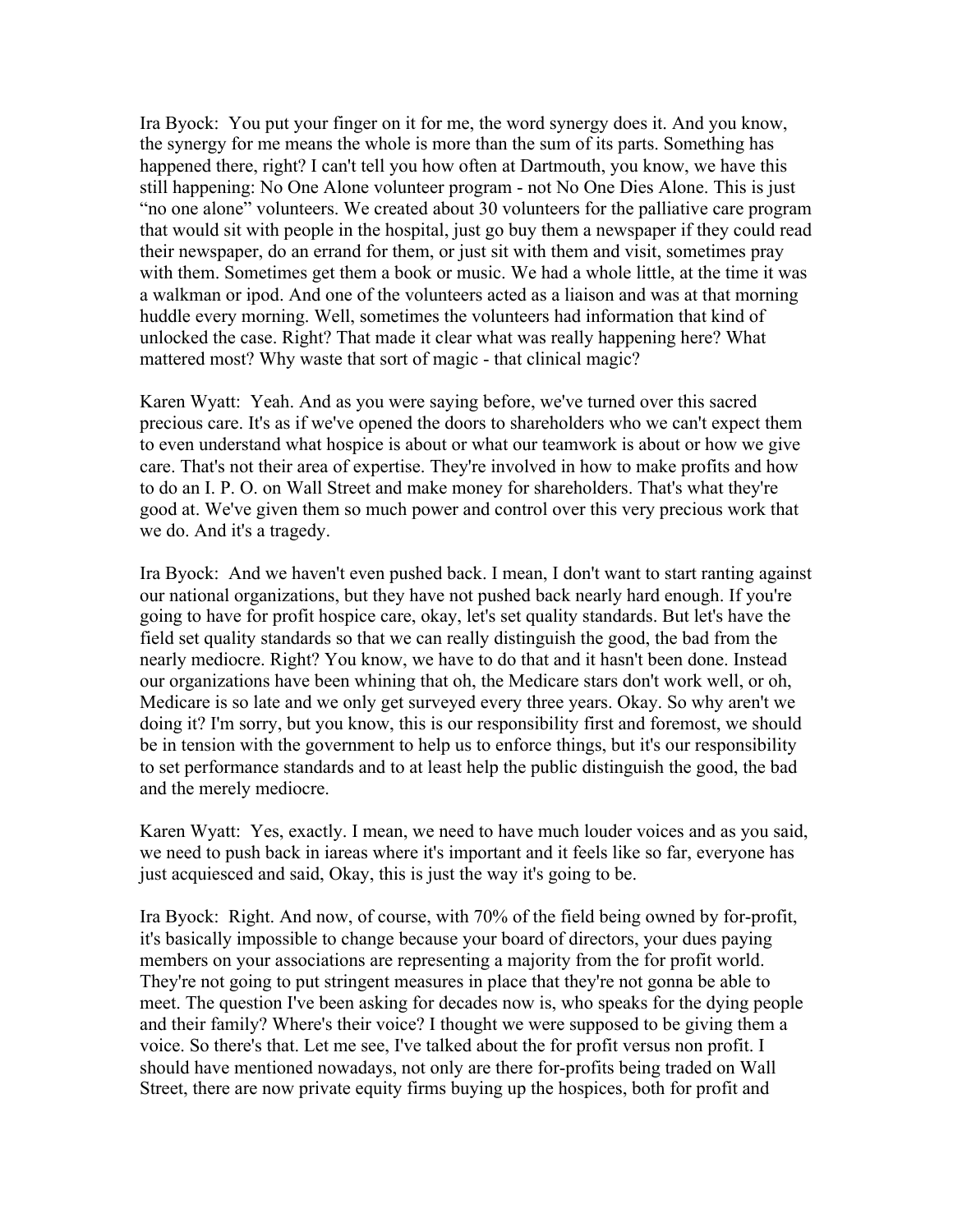nonprofit. And as our friend, Dr John Tino, has mentioned, that's like introducing a predator into your environment. I mean, they exist to turn over companies and extract profit in the short term. It's wacko. So there's that. I worry about staffing levels. I mentioned that access to doctors, responsiveness in symptom urgencies in the home, all of that.

Karen Wyatt: But the one thing I do want to say from my experience working with hospice is right now still the staff members who are drawn to work in hospice are some of the best people I know. The nurses, the aides, the volunteers, the chaplains, the social workers, everyone on the team. These are incredible people with huge hearts who really care. And so patients still may get very good care from the staff. The staff themselves might be feeling beaten up and depleted, but they still, I believe, give the best care they're able to to the patients, but the stressors on them are enormous.

Ira Byock: Thank you for that. You're absolutely right. They are our peeps. I mean, and if you're getting good care, it's because of the commitment, the professionalism, the skills of the staff. No question. I guess from somebody who's been there at the inception and has been medical director of a number of programs and run programs, I feel like the leadership class has let down that staff - that we haven't resourced them, that there's not enough doctors to support them if there's all of that, but you're absolutely right.

On another shelf in my anxiety closet is the lack of cultural leadership and the real misconceptions that are being perpetrated by the leadership, the intellectual leadership of the field of hospice and palliative care. It comes out in terms of the language that we use and our "brand" and the like. You know, we now have presentations, there was one just last week by our colleagues - my valued colleagues and friends by the way at Ariadne Labs - talking about messaging in hospice and palliative care, the public messages that we give and it's built on work that CAPC did - Tony Bock and Diane and others at CAPC. And it purports to show that we should not be in any way conflating or really associating palliative care with hospice because hospice is associated with death and hospice made the mistake of associating itself with death and comfort care. And palliative care providers should not repeat those errors, should not talk about end of life care, I could go on and on. And now, you know, I've attended two CAPC webinars on this.

There are articles, you know, articles that have been published that I have method and logic qualms with, but they're out there in the literature now and this Ariadne webinar is like a secondary webinar of that, so this is out there. It also dovetails with of course, the deliberate decision to avoid the term "palliative care" in a number of academic and community based programs, even though what they're doing is palliative care, but they're not going to use that term because - they quickly explain - people respond badly to it, they're worried about it. They associate it with hospice and they associate it with end of life care and death. Now I get much of where these folks are coming from and I say again, many of them are my respected colleagues and quite a few of them are genuine friends, but I respectfully and strongly disagree. I think that we play into a fear based environment when we start avoiding calling ourselves by our proper names and again, much like the other shelf in my anxiety closet, it's really ironic because from my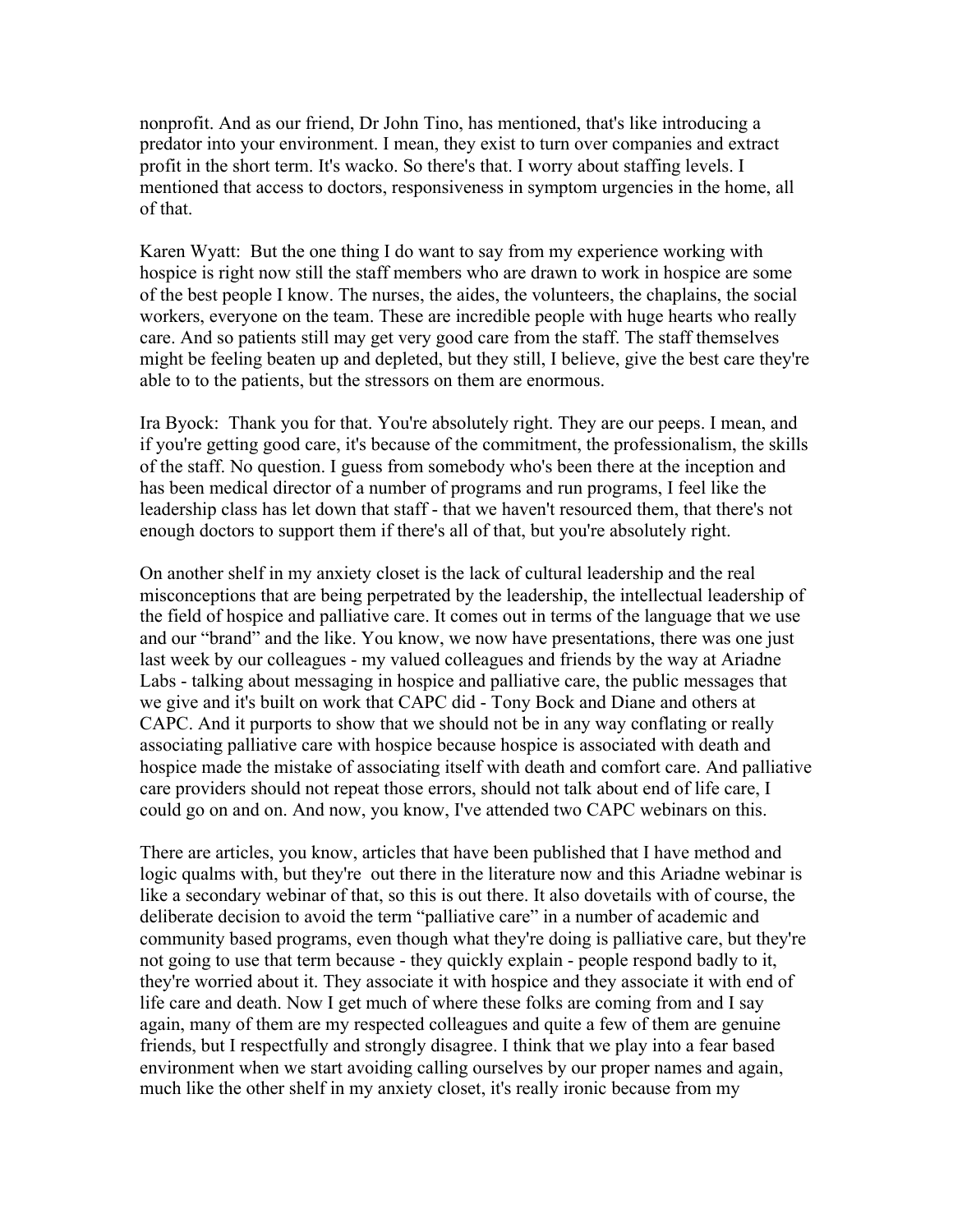perspective, so much of this field evolved from Ernest Becker's Pulitzer prize winning book, Denial of Death and now, you know, we see some of our leadership actually deliberately saying we should basically be denying death, right? Use the term "serious illness," don't use the term advanced illness, right? Don't talk about dying. Get rid of those pictures in your website that have people holding hands for heaven's sakes, right? And so my response is what happened to our cultural leadership? Like, you know me, I'm an old family doc, right? I thought one of the things that we were doing in this nascent field was reintegrating illness and caregiving and dying and grieving within a cultural mindset of full and healthy living, this sort of frame of this too is part of full and healthy human life. Yes, it's hard, it sucks, but it's part of living fully. And I think and you know, I and quite a few of us have tried to do that quite deliberately - your books and I think this podcast do that. I think a number of us have tried to do that, but the field doesn't quite get that we have at least a potential role to play in cultural maturation, and instead they're actually quite deliberately fostering this notion of denial.

Karen Wyatt: It's so distressing to hear that, and amazing to me to think we're at this point, but again, I've seen that myself, because I had a person in marketing talking to me about why do you call your podcast End of Life University? That's really off-putting, nobody wants to hear about the end of life. Why don't you do something like "you can live forever" or "we don't die?" Why don't you call it something like that? Because people are really comfortable with that idea and I said but that's not what people need to learn. They don't need to learn what they're comfortable with. We have to be brave and we have to be willing to take these risks in terms of talking about what people are afraid of. That's the only way we make progress.

Ira Byock: And giving them a healthy alternative to the fear, right? You know, if we love, if we act out of love, our arms go out in an embrace, you're doing this right. Um, you know, one of the things that I find we do is talk about end of life care, I do think is a problem saying your end of life care or we do care at the end of life, right? I think that's really a problem. I think our brand is "providing the best care possible." As you know, I love that phrase because it comes from the vernacular, I didn't make it up. I just listened and it's their people, all people want the best care possible. We deliver the best care possible, not just *at* the end of life. We deliver the best care possible *through* the end of life. And if you move from *at* to *through* yes, the whole world changes. If I come to you and you're a patient with advanced heart failure or cancer and you're worried about palliative care, if I say well we give the best care possible at the end of life, good chance. you're gonna say, "well, nice to know, nice to meet you, I'll call you when we get there but we're not there now." If I come to you and say we you know, we give the very best care possible through the end of life. Well man, nice to meet you. You could start today, right. It's a big difference,

Karen Wyatt: It's huge.

Ira Byock: I think that is a an approach and language that does not deny our mortality, does not deny the illnesses that we address. The people we serve are seriously ill and are mortal and may die during our care and will definitely die at some point. But it positions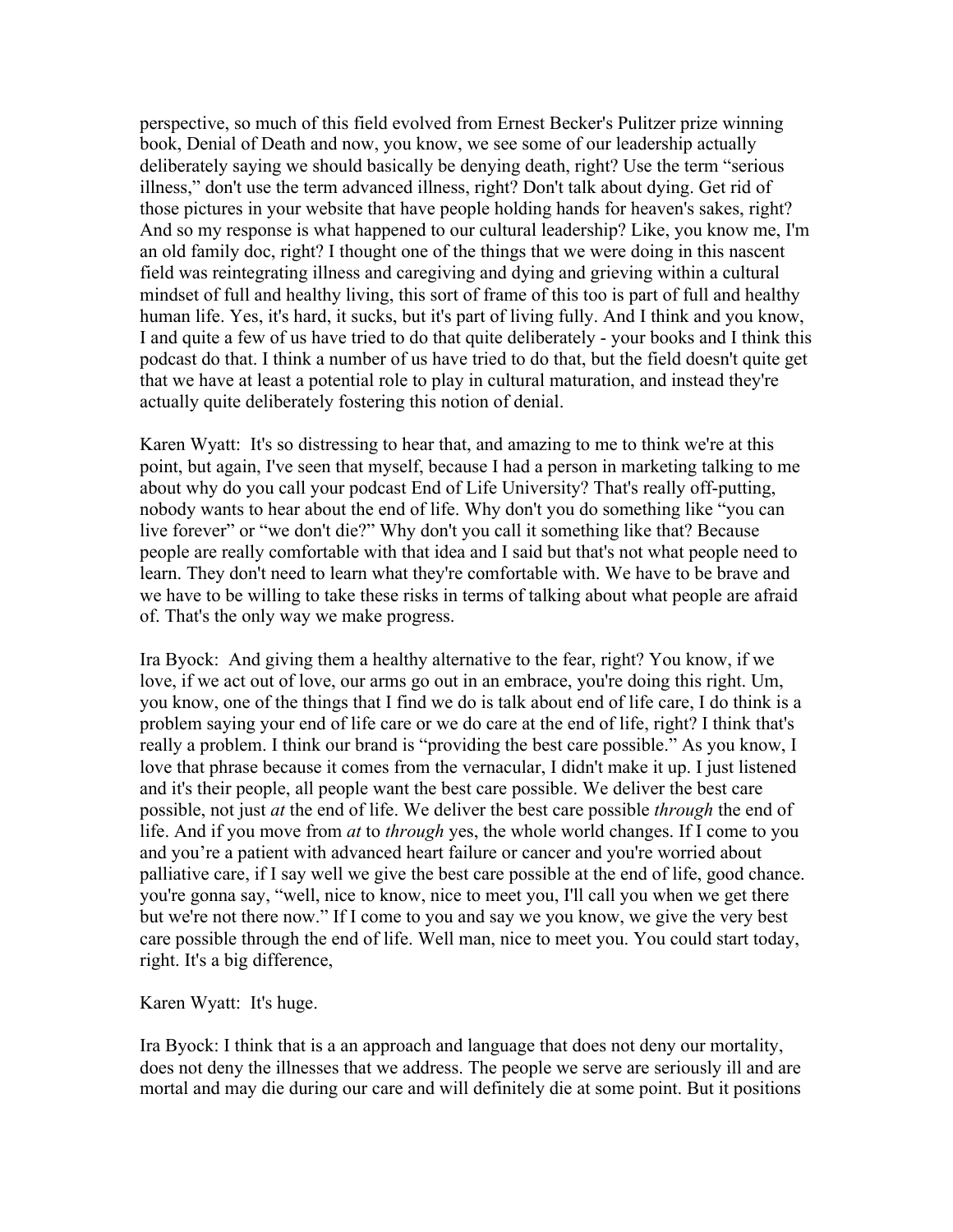us in the service of their lives. I'm afraid that the = model that CAPC now is promoting sees us in service in a more transactional way in service where we are another member of the treatment team that are treating this person's illness, but in that personal realm where somebody is faced with mortality, we are at least in our public facing aspects, not going to go there, they're going to be left to wonder, well, what do we do if you have the thought? What do you what do we do when we're facing the end of life?

Karen Wyatt: And as you said, if you describe it as care *through* the end of life, you're creating a time frame, it's like a container for everything that the future might hold. We can and will address whenever it's necessary and you're making it a huge container and the end of life part is way off in the future somewhere. So we're not looking at that right now, but we're able to if we need to.

Ira Byock: Yeah, it's a continuum. That's what we want to do. We want to create a continuum. We want to create a team of team of teams for the patient and family and we're part of that team of teams that goes *through* the end of life. And we have a continuum with our colleagues in hospice, we share a discipline, we share a specialty there, right? And we're gonna at some point involve hospice when you're at home and we're gonna work closely with them through the end of your life. We may not be there yet, but just know that we got you covered, right?

Karen Wyatt: And to make just to make people aware of the continuum that is actually a huge step forward. So that patients with serious illness are thinking of the fact that they are on a continuum. We're all on some sort of a continuum. And for them to think in those bigger terms that is progress at least over just being afraid of ever imagining that one day they'll die.

Ira Byock: Right. So I again, as somebody who you know, have tried to contribute leadership to the evolution of hospice and palliative care, it just seems strange to me that we're at a time here in the year 2022 when a number of my colleagues are kind of embarrassed about our name, we don't want to say our name and that can't be good. You know, if our name is associated with a lack of hope or with people dying, like let's change the meaning. I have two quick anecdotes, I spent a decade at Dartmouth leading the palliative care program at the Dartmouth Hitchcock Medical Center and for the Dartmouth Hitchcock Health System. And there was a time about three years after I got there - I came in basically in early 2004 and about 2006 or 2007, early one morning, it was about 6: 30 in the morning or 6: 15. And I was descending a staircase down to the radiation oncology suite where in a conference room there the G. I. Tumor Board was held every Tuesday morning and I happened to be walking down with a colleague, a medical oncology colleague of mine who had become a friend by then. And we're coming down the steps and he stops and he was in front of me and he stops and looks back and says, you know, this is remarkable. I said "what?" he said, "well you know, you came, it hasn't even been three years and when you came and they made a big to-do about expanding the palliative care program. And I thought to myself in all honesty, Ira the last thing we need is another specialty team touching our patients there. They've got enough going on." And my goodness, I rolled my eyes. "But I gotta tell you at this point, I don't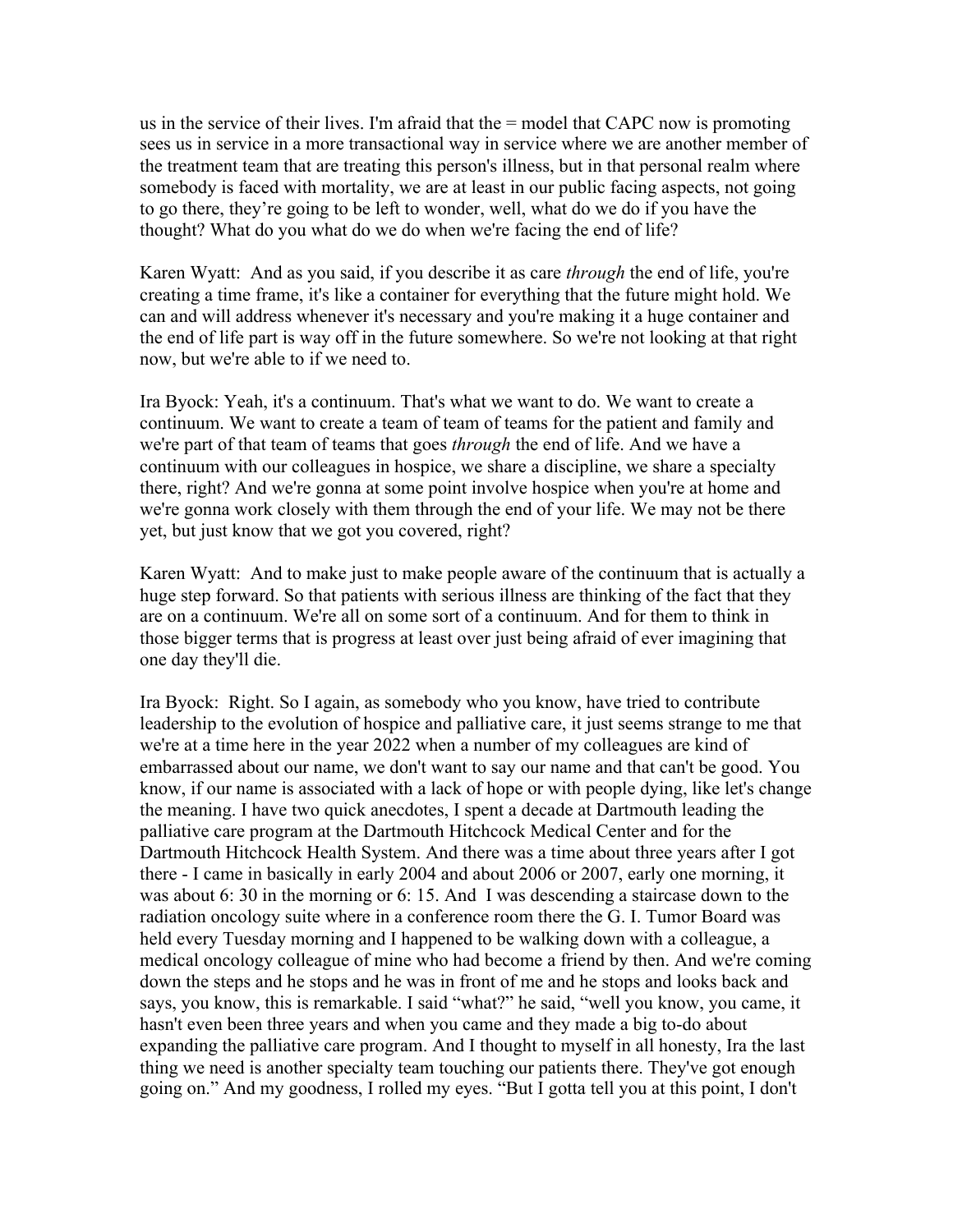know how we used to take care of these people without you guys." And then he went another few steps and coming back and said, "but you know, I gotta talk to you. I mean you gotta change the name because the phrase, you know the term palliative care scares the daylights out of people." And I laughed and I said, "oh man, Mark, I gotta tell you first, thank you very much, I want to get this on tape, you know your first statement because that's just music to my ears. That's exactly what we hoped to do, thank you. About the name, I gotta tell you, it's odd that we're having this conversation in the cancer center, because you know what word scares the daylights out of people? I mean, you guys gotta start talking about this place as the slightly unusual cell center, right? Because cancer scares the heck out of people." And he laughed and we, you know, moved along and went to GI Tumor Board.

I just got to say, you know, if we've got to change the meaning, which is what we went on to do at Dartmouth, we had to change the meaning of the term palliative care within that health system. It didn't mean you were dying, it meant and still means today that you have a serious illness with needs that deserve the very best care we can possibly give you. And that involves this team adding to our team to care for you and your family. We, you know, and I used to get challenged like that GI Tumor Board, you know, "so we've got this guy's 63 years old and he's got cancer of the head of the pancreas and we're gonna try to downstage him with chemotherapy and hopefully we can get him to Whipple, right, you're gonna see this patient, Ira?" "Absolutely, we want to see this patient." Or being in the ICU saying, "well, this guy has severe pneumonia on top of his idiopathic pulmonary fibrosis, but he's you know, not about to accept dying. And you know, we think he's got a small but viable possible chance. And do you want to see him?" Absolutely. We want to see his family - they need all the help they can get and we're gonna help them pull through this, right? And the CHF patients in clinic, right? The cystic fibrosis patients, the end stage liver disease patients who may or may not get to transplant. All those people deserve palliative care. And as you build that so that we aren't an alternative to curative or life prolonging treatment, but an adjunct, a compliment with them through the end of life. Change the meaning of the term palliative care. It lost its sting. I just suggest that as a field, we should look at that alternative.

Karen Wyatt: I like that. Not necessarily get rid of the word palliative. I mean, what's really behind that is let's just not talk about anything related to the end of life. It's not just get rid of that word, but doctors don't want to talk about it either. Doctors are just as afraid of the word as patients are.

Ira Byock: We've become embarrassed by our own discipline. This is not a good thing. This is not a healthy thing, right? I said to my friend the oncologist that day, I said, you know, we could call this program the Rainbow Program, right. We want to refer you to Rainbow Care. But if all we accepted were people who were dying or were soon to be dying, within two years, you'd come to me and say I really would love you to see this patient, but please don't mention rainbows in the room. Right? Because it would be associated with giving up, right, with pushing death in their face. I agree with my colleagues about that, right? No, death remains a hard sell. But we want to integrate what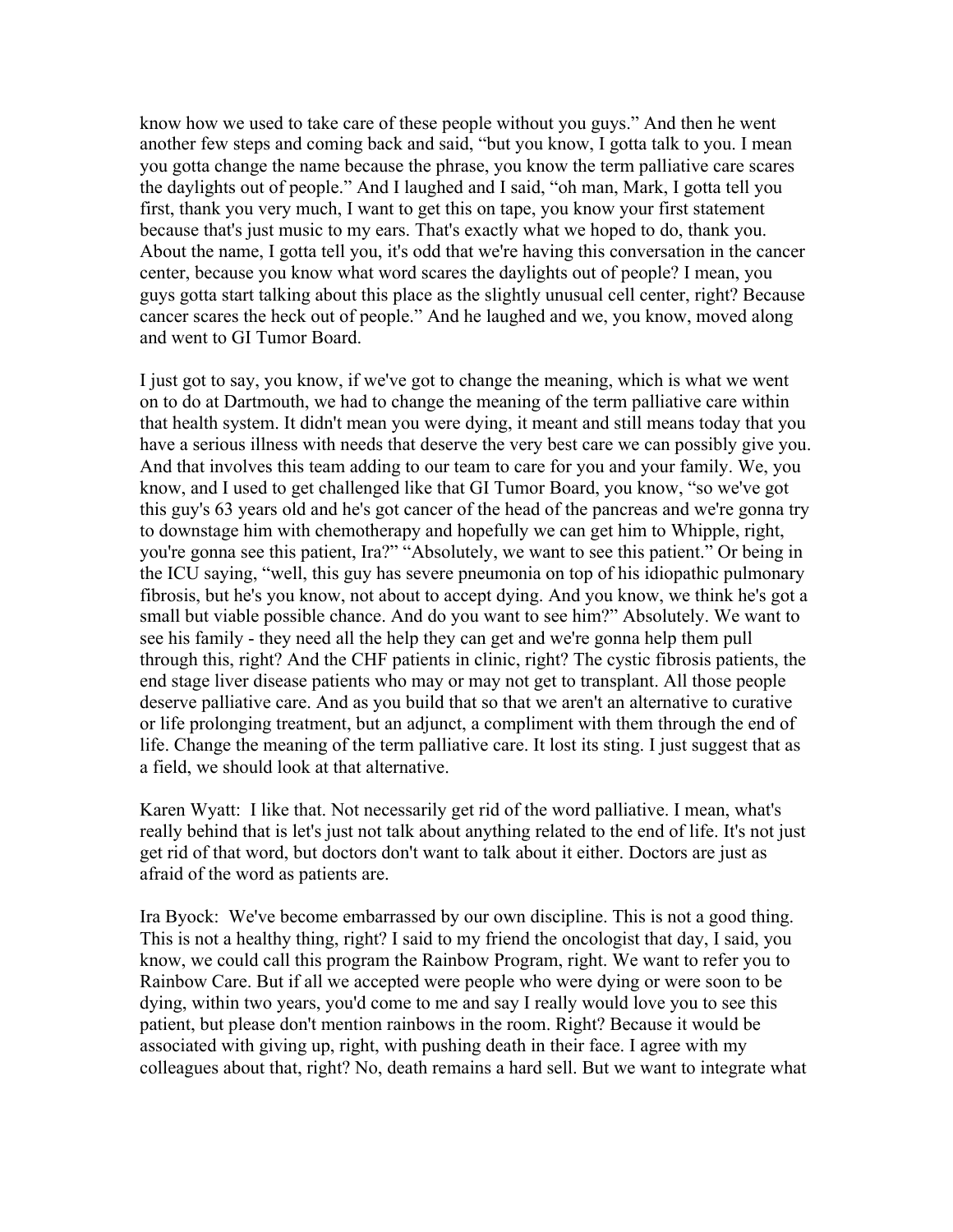we do within the concept of full and healthy living, which, you know, does include living fully as mortal beings.

Karen Wyatt: Exactly. And it includes more than focusing just on the physical body and treatment of what's happening with the physical body, which is why the palliative care and hospice teams are so valuable because of that multidisciplinary team approach that can look at all aspects of wholeness and wellness for the patient.

Ira Byock: I would even say, interdisciplinary team approach. And that gets back to our previous comment because I think the difference when I'm asked to distinguish the difference between multidisciplinary and interdisciplinary, I think the difference is that in multidisciplinary, there's multiple disciplines involved in the patient care and contributing ideas and services, interdisciplinary means that at some point in time they're actually in the same room, even if it's just a zoom room because that's when the synergy happens.

Karen Wyatt: Excellent point. You're so right about that and it's the interconnection and the communication that happens between those teams because a lot of patients now do get multidisciplinary care, but it's completely fragmented and there's no communication or connection between any of the providers.

Ira Byock: That's right. It's a collection of transactional interactions. It's just different.

Karen Wyatt: Yeah. And that word, transactional keeps coming up in all of these situations and in a way, I feel like that is a problem in our entire society for other institutions as well. We've become very transactional about everything that we do and we lose a lot, we lose a lot by moving in that direction.

Ira Byock: We do and I know counterpoints to that. You know, veterinarians tend to be more relational than medical doctors in so many regards, and maybe except for concierge medicine and the stuff that we used to do. It's not like it's all over - there are certainly incredibly good hospice programs and palliative care programs that are more comprehensive and reflect very much the whole person caring model, the flame of which I try to keep alive. But veterinarians tend to do it better than we do. You know I live in Missoula Montana most of the time and you get your tires changed a few times a year around here because of snow and I have this tire company in town that I have a relationship with - they actually know my name. I walk in and they know they ask which of the cars, are you doing the Honda or the Rogue this time, Ira, you know, they call me, it's remarkable. What's up with that? You know, it's just a small business, actually a franchise, but it's owned by a family and a small team locally and there are others of course - there are places we shop and restaurants where we're known by our names. I don't know why we can't do that in health care.

Karen Wyatt: Exactly. Exactly. And well, we're at a place where I think our healthcare system is in a lot of trouble right now and some things seem to be falling apart and we're just going to have to find a way to change. We're pushed there.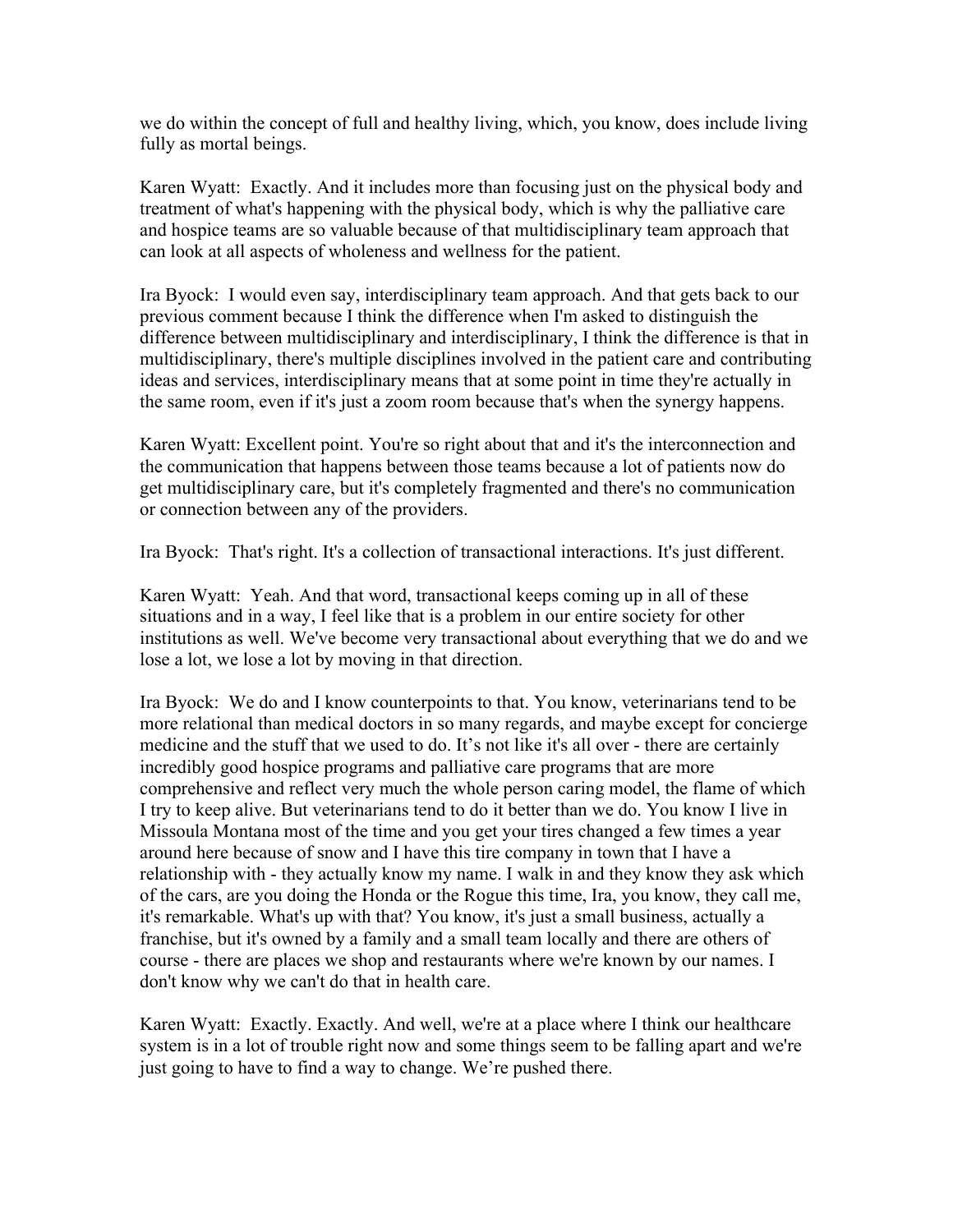Ira Byock: Yes. So I know we're getting late in the hour, but I wish I had, you know, tangible next steps and here's what we all need to do. I really do like to assert some cultural and systemic leadership in the work that I do. The best I can say at the moment is we need to be honest with one another and not assume that just because something is coming from the mouths of hospice and palliative care leaders or is coming from a hospice or palliative care program that we already agree with it and it's the best there is because that's - from my perspective - not the case anymore. With regard to some of the deficiencies in our systems are our own palliative care programs which are also not well staffed in many if not most places with the hospice programs. We certainly covered that in this conversation. I think first and foremost I would ask people not to lose your outrage. Some things are just wrong. And if a hospice patient has barriers to seeing their physician or there's not a good crisis plan and or the nursing that's seeing your mom or your spouse. If you're one of 14 or 15 patients that that nurses caring for, that's wrong. And let's just be honest about that. And then I think we all have to be strong advocates for ourselves and for each other. You know, we need to use our ability to make choices among hospice and palliative care programs which are these days often determined by your payer or your health system, but we need to complain loudly at times when our loved ones or we ourselves aren't getting the care that we need. We need to fire and choose other programs when necessary. And we need to ask who owns this program? And I would just, I would assert that as a generality, community based nonprofit programs tend to provide better care. Not always and they're not perfect. I'm not trying to in any way assert that, but be an advocate and think about one of the criteria. And one of the questions to ask is who owns it.

Karen Wyatt: That's a good point. And I would say if you happen to be fortunate enough to have a community based nonprofit hospice and or palliative care organization in your community help support them. Like go to fundraisers, like ask what they need, be a volunteer, step up because it is fortunate if you have an organization like that available to you and don't take it for granted.

Ira Byock: I so strongly agree. Put them on your annual giving list. The local nonprofit hospice program deserves your support if you've got time on your hands. Think about supporting them in other ways, volunteering either in office work or seeing patients. If that if that draws you or supporting them with pet therapy. My dear sister Molly has long been a pet volunteer. I mean not herself but her dogs to visit patients, you know, spread some joy.

Karen Wyatt: Exactly, exactly. So let's take what's working well or wherever we find something that's good in this, in our field. Let's amplify that. And let's see if we can't get creative. And so this is our little way of creating some synergy between us and maybe who knows? Maybe we'll have some ideas down the road and maybe we'll sleep better after talking about it.

Ira Byock: Well, this has been very therapeutic for me. Dr. Wyatt, thank you for listening to me and I feel like my anxiety closet has, you know, just the airing of it has helped me a lot.